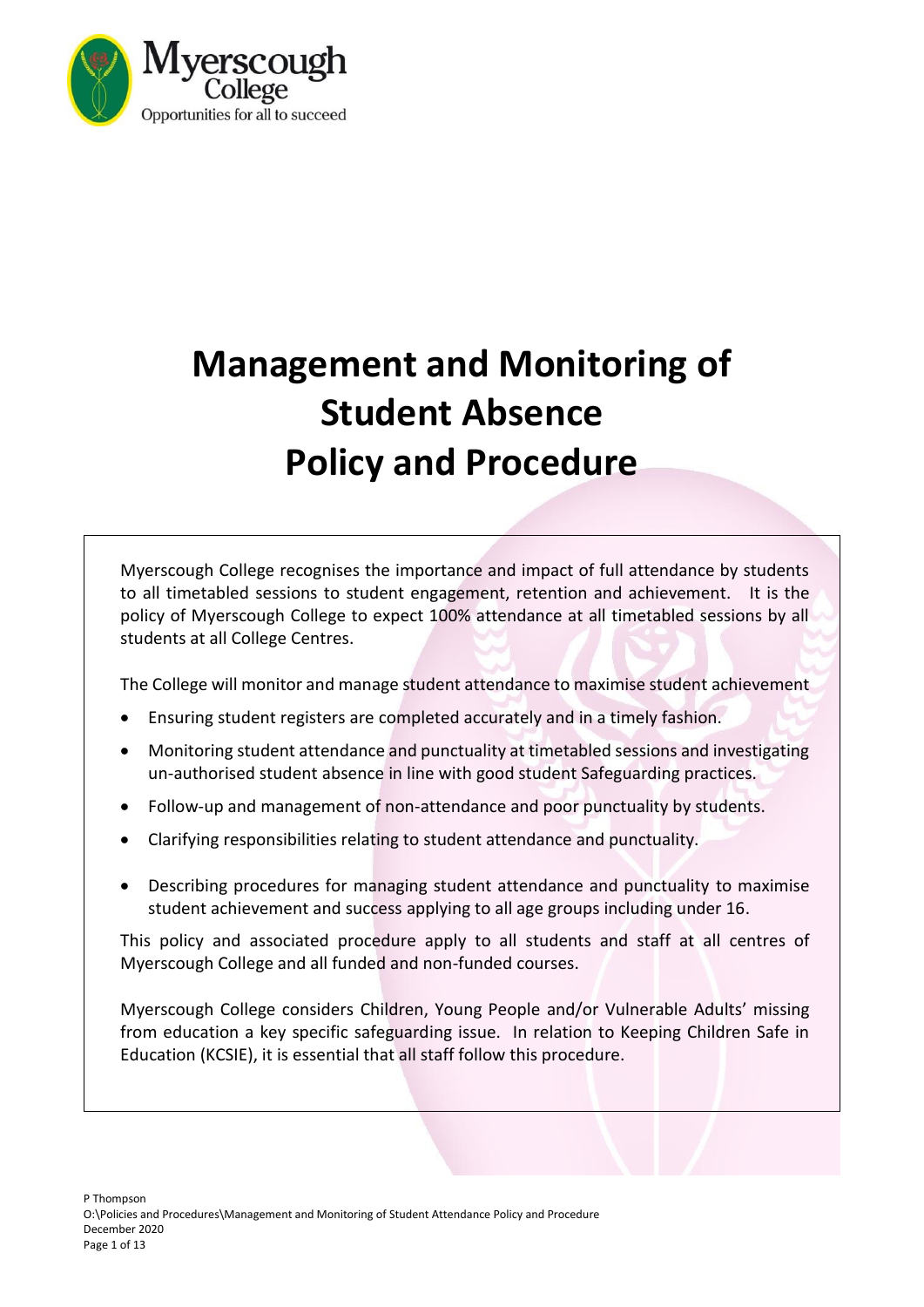# **Procedure**

## **1. Introduction**

Regular attendance at scheduled teaching activities and supervisory meetings improves student performance and outcomes in their studies. This is also a key aspect of work readiness and an employability skill. The College's overall approach to recording and monitoring student attendance is one of providing support to students, through their studies, in order that they engage and achieve their qualification. The College understands that sometimes, students experience difficulties during their studies which prevent them from engaging fully with their course and reasonable adjustments may be made where this is the case.

This Policy is designed to explain how academic and support services staff will use the systems and processes in place to record, review and monitor student attendance and, where appropriate, seek to support students overcome any difficulties which are affecting their engagement with their course.

The College and its employees have legal obligations to record student attendance and monitor engagement in order to comply with various statutory reporting requirements including those for the Home Office (UKVI), Student Finance England (SLC), professional accrediting bodies and the government's funding councils. Students on relevant professional courses must also comply with all fitness to practise requirements which relate to attendance.

The College recognises and is supportive of the legal requirements to make reasonable adjustments and/or allowances under the terms of the Equality Act, 2010. Where a student has disclosed that they have verifiable circumstances which may adversely affect their attendance, the College will take account of this and will implement reasonable adjustments as appropriate.

Arrangements exist for recording and monitoring students on formal work placements which form part of their course. The daily registration of attendance will be managed by the Programme Leader. All students on a work placement off site will report their absence from a work placement in the same way through contacting the absence/sickness reporting lines or by email in the same manner as if attending classes. Work Coaches also request that employers formally report to a named contact any absence from the workplace.

Monitoring distance learning students' attendance should be commensurate with their study and this should be monitored through engagement with the VLE.

## **2. The Contents of a Register:**

On each session occasion staff must record whether every student is:

- Present;
- Attending an approved educational activity;
- Attending a Work Experience Placement;
- Absent;
- Unable to attend for exceptional circumstances (marked as authorised absence *only if appropriately evidenced)*
- **Sick**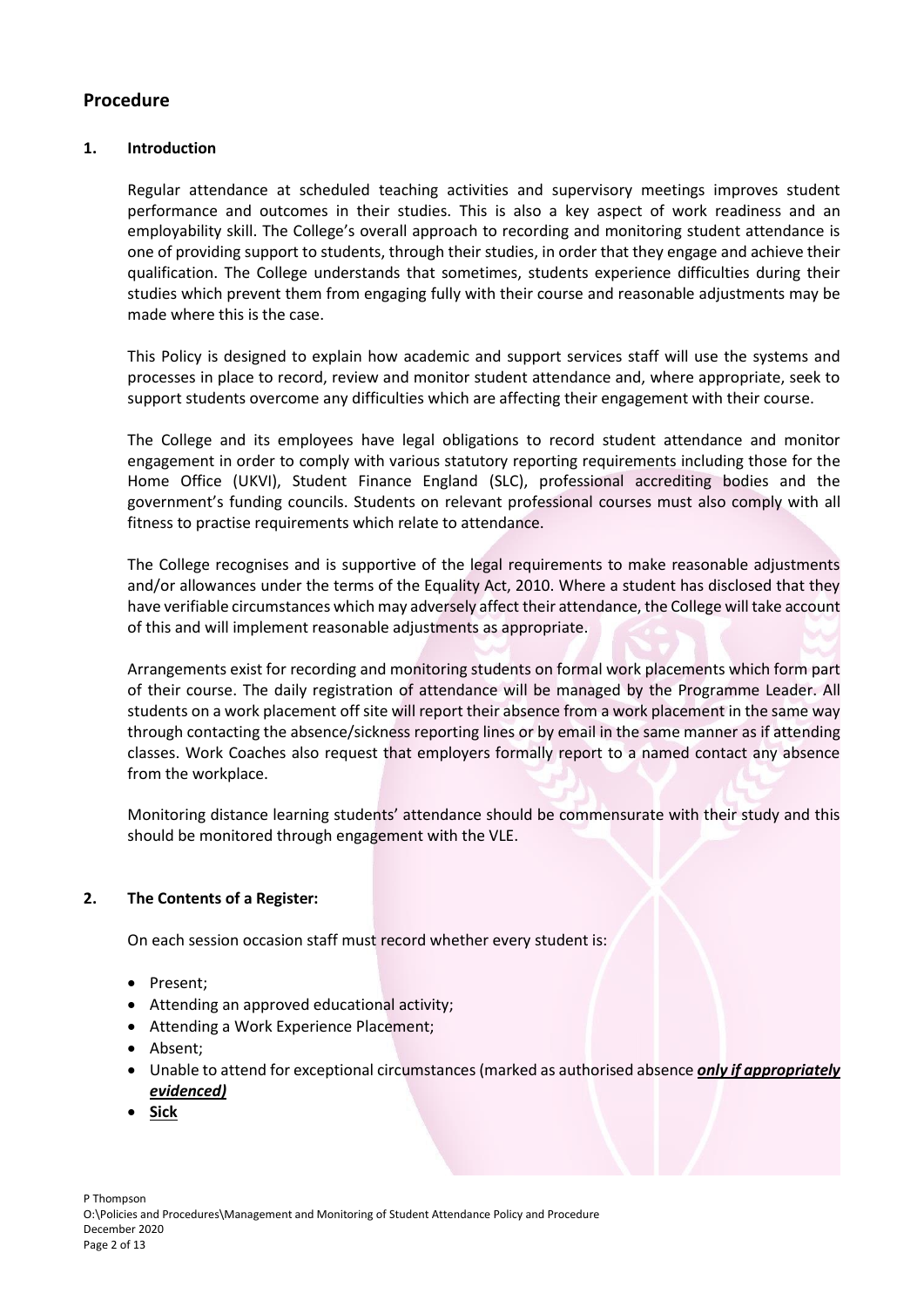The College will always, without fail follow up absences and:

- Ascertain the reason;
- Ensure proper safeguarding action is taken appropriately in circumstances pertaining to any student under 18;
- Identify whether the absence is approved or not;
- Use the correct designated entry on the register as outlined in this policy.

# **3. Register Marks Definitions**

| Register    |                                     | <b>Positive/Negative</b> |
|-------------|-------------------------------------|--------------------------|
| <b>Mark</b> | <b>Meaning</b>                      | data                     |
|             | Present                             | Positive                 |
| O           | <b>Unauthorised Absence</b>         | Negative                 |
| A           | <b>Authorised Absence</b>           | <b>Positive</b>          |
| X           | <b>Work Experience</b>              | <b>Positive</b>          |
|             | Late                                | Positive                 |
| W           | Withdrawn                           | N/A                      |
|             | Transfer                            | N/A                      |
|             | Null (Admin mark, not for tutor use | <b>NULL</b>              |
| N           | this is to record CPD events)       |                          |
| S           | <b>Sick</b>                         | Negative                 |
|             | <b>Covid Related Absence</b>        | Positive                 |

# **'C' Register Mark**

This mark is to be used for individual learners in the following circumstances:

- Learner misses class due to a local lockdown.
- Learner misses class due to illness with Covid.
- Learner misses class due to self-isolation or quarantine.

In some circumstances it may be the case that the whole class is cancelled due to a combination of the events described above. In these cases, the whole class can be marked as 'C'. It is not expected that this will be commonplace.

# **Online and Onsite Delivery**

In order to facilitate Online delivery, Canvas and Teams have both been set up as 'rooms' in the timetabling software, and are linked to each online class in the same way a normal room is linked to an Onsite class. This allows the learner to see Online delivery on their timetable.

Therefore, if a class is moved to Online delivery, please inform the Timetabling Supervisor immediately so that he can update the timetable to reflect the change.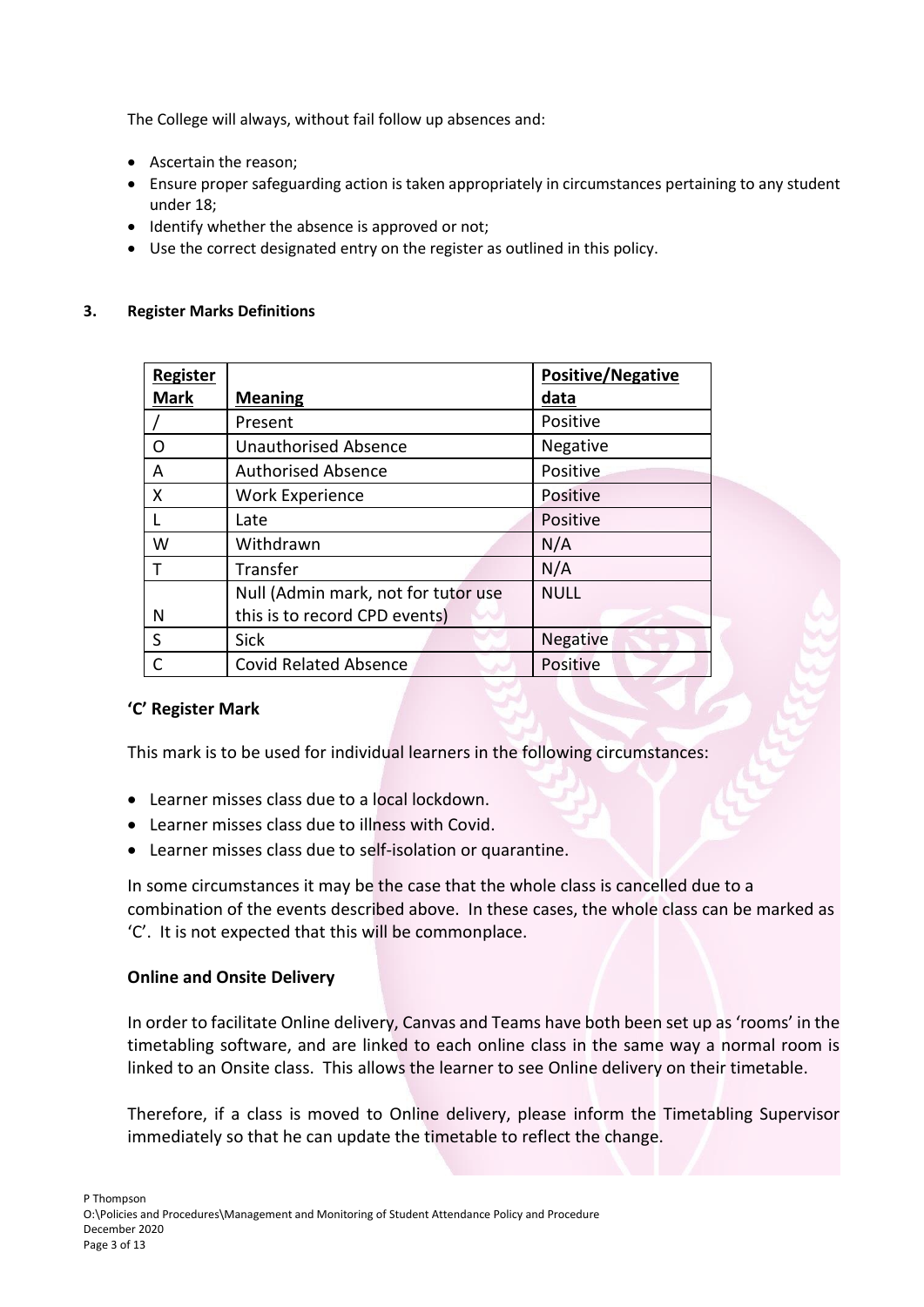Registers for timetabled Online classes will be completed as normal.

The College does track learner engagement with Online learning, but the information available is limited to time spent logged-on to the platform, and not individual activities. Therefore class registers remain the primary method for recording learner attendance.

## **Authorised Absence**

Only the following categories may be counted as authorised absence:

| Educational visit organised by the College, attending a College examination, or |
|---------------------------------------------------------------------------------|
| approved self-study,                                                            |

Medical or Dental/ Optician appointments that cannot be arranged outside class time must be notified in advance. Evidence such as an appointment card or letter will be required to authorise this absence (in College and external).

Sickness absence or hospitalisation when doctor's/hospital letter is provided. For students under the age of 18 a letter from their parent or guardian to explain the nature of their illness will be acceptable.

Carer's responsibilities for a family member, this should be notified in advance whenever possible

A religious holiday if notified in advance

Jury service

Attendance at a family funeral if notified in advance

University visit or career/ job interview if notified in advance

Representing the College or self at a regional/national level event if notified in advance. Proof of selection will be required.

Attendance at a probation meeting or court if notified in advance

Driving test if notified in advance (copy of the test letter will be required)

Absence that is a consequence of disability as defined by the Equality Act 2010

College suspension during a disciplinary instance

Gypsy, Roma or Traveller absence (this must only be used when a student is travelling for employment with family and has been arranged prior to the event.

Planned College site closures

Any other event or issue that prevents attendance but does not negate work remotely off site by agreement of the named Head of Area.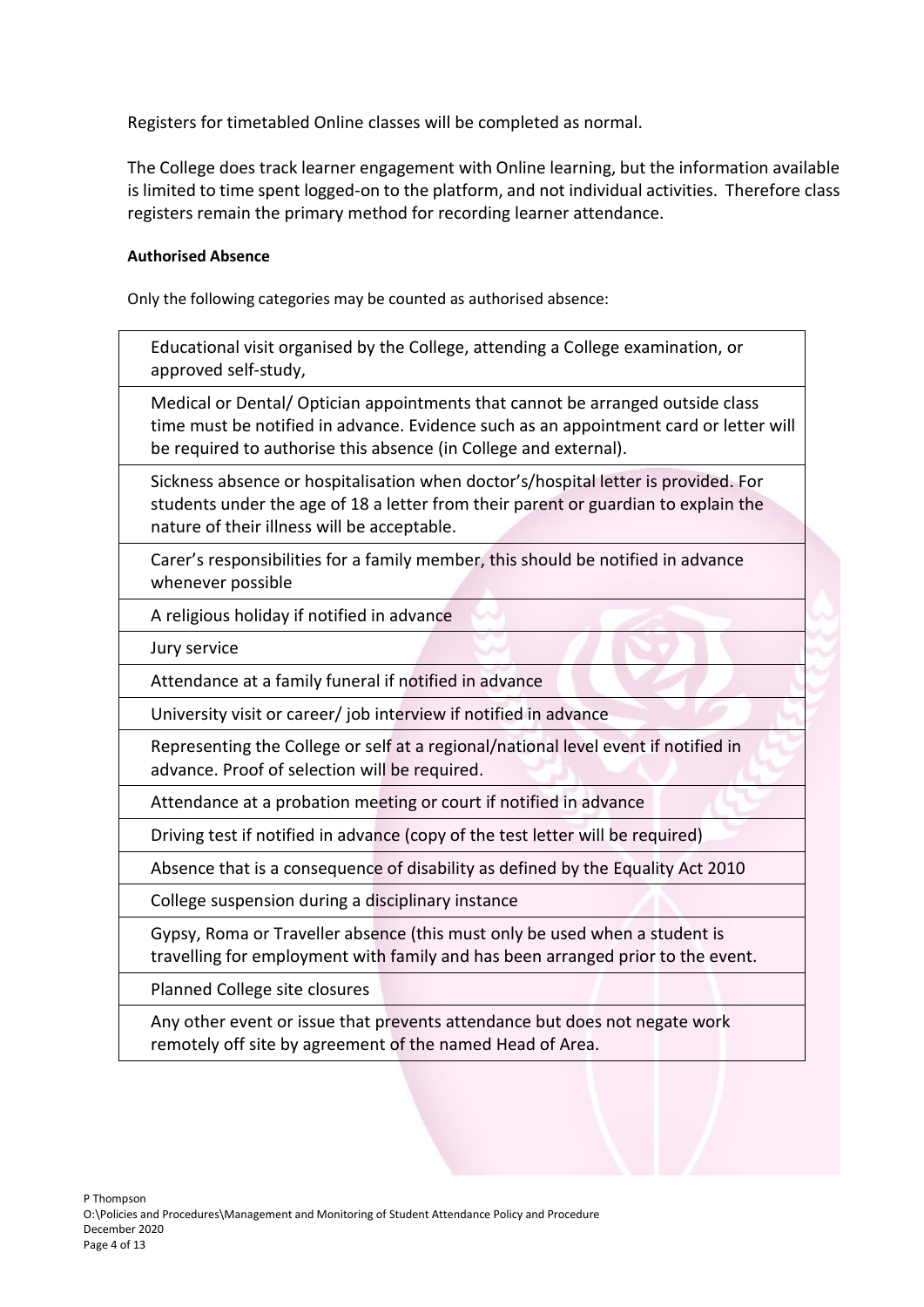## **Unauthorised Absence**

The following reasons are examples of unauthorised absence. This list is not exhaustive, further guidance is available from the Attendance Co-ordinator:

| Holidays not authorised during term time                     |  |
|--------------------------------------------------------------|--|
| Reason not provided                                          |  |
| Job commitments causing absence not agreed                   |  |
| Leisure activities in term time                              |  |
| Family and other celebrations such as birthdays and weddings |  |
| <b>Babysitting</b>                                           |  |
| Shopping                                                     |  |
| Driving lessons                                              |  |
| Employer's busy period in part time employment               |  |
| Sickness that is not explainable and/or recurrent            |  |

## **Administrative Marks**

The marks below are used to support clear administration and the accurate reporting of attendance.

## **Withdrawn**

Only to be used in the interim period between a student ceasing to attend the class and the withdrawal from being processed by the Administration team. When the form has been processed, the student register marks will be hidden.

## **Transfer**

As above, this is a short-term mark to be used in the interim period between a student leaving the class and the transfer being processed by the Administration team. When the transfer has been processed, the student register marks will be hidden.

## **Null**

To be used in the following situation only:

- Classes which will not run due to Bank Holidays.
- Classes that will not run because of cross College CPD events
- Classes which are cancelled with permission of the HoA. Any cancellations must be exceptional and must be sanctioned by the HoA & AP informed.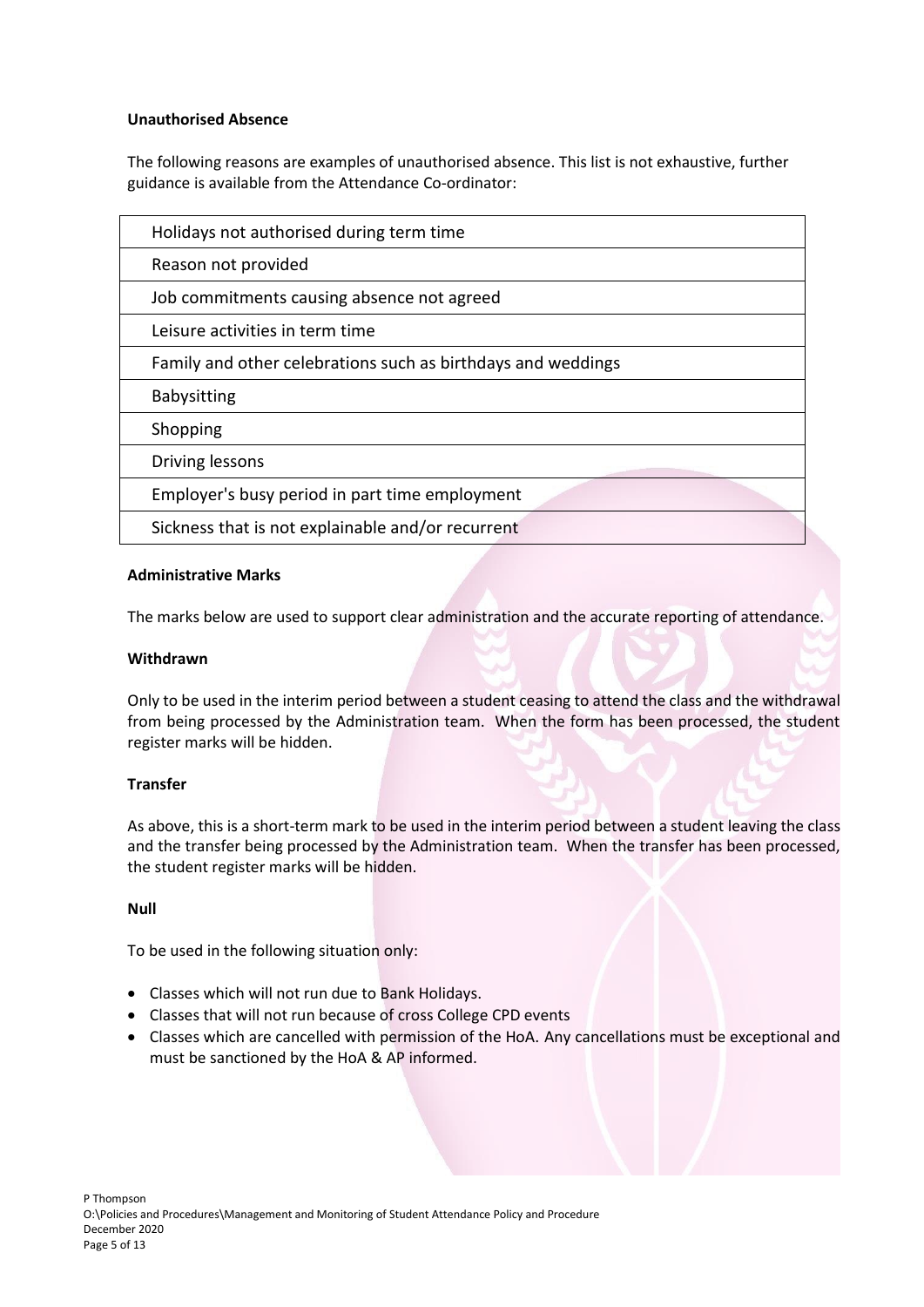## **3.1 Procedures for Students under 16 Years of Age**

#### **Preston Centre Procedure:**

- All 14-16 students will sign in at reception using the electronic visitor system.
- At 10am a report will be produced of students that have NOT signed in but are expected checked against a list of enrolled students provided to reception staff by the named 14-16 Coordinator.
- All absent students will be notified to the attendance officer who will make contact with parents/carers of absent students by phone, parent portal or text message informing them of non-attendance and ascertaining the reason for the episode. All concerns will be passed to The Core staff immediately and the 14-16 Co-ordinator.
- The attendance Officer will notify all teachers of absences from their group as soon as possible after 10.00am.
- A teacher will also notify via email the Attendance Officer any students have not turned up at class.
- The teacher MUST mark the register within the first 10 minutes of each class starting and report to the attendance officer any absentees. This includes all sessions through the day. There must be no session left unchecked. (eg if a student is missing from a session during the day this has to be reported to the attendance Officer and the CORE and 14-16 Co-ordinator by e mail).
- All teachers must insist that all students go to the designated classroom and the register be taken before any other activity is undertaken. (eg on site practical work. There must be no delays to completion of a 14-16 register on any session.)
- Teachers, 14-16 Co-ordinator, CORE staff and the Attendance Officer **MUST** keep Safeguarding as the paramount activity with all 14-16 learners in accordance with College policy and Keeping Children Safe in Education expectations.
- At lunchtimes all 14-16 students will be advised to use the designated zone which will be supervised for taking lunchbreaks and/or daytime break periods.

## **4. Roles and Responsibilities**

## **Students will:**

- Attend all timetabled sessions for the courses onto which they are enrolled.
- Attend all sessions of organised Work Placement activity.
- Contact the College, before 9am, for each day of absence, including whilst at Work Placement to explain an unplanned absence (see relevant contacts in the Student Handbook or Essential Guide).
- Seek approval for planned absence from their Course Tutor (HE) or Programme Leader (FE).
- Make arrangements to catch up on any work missed during absence.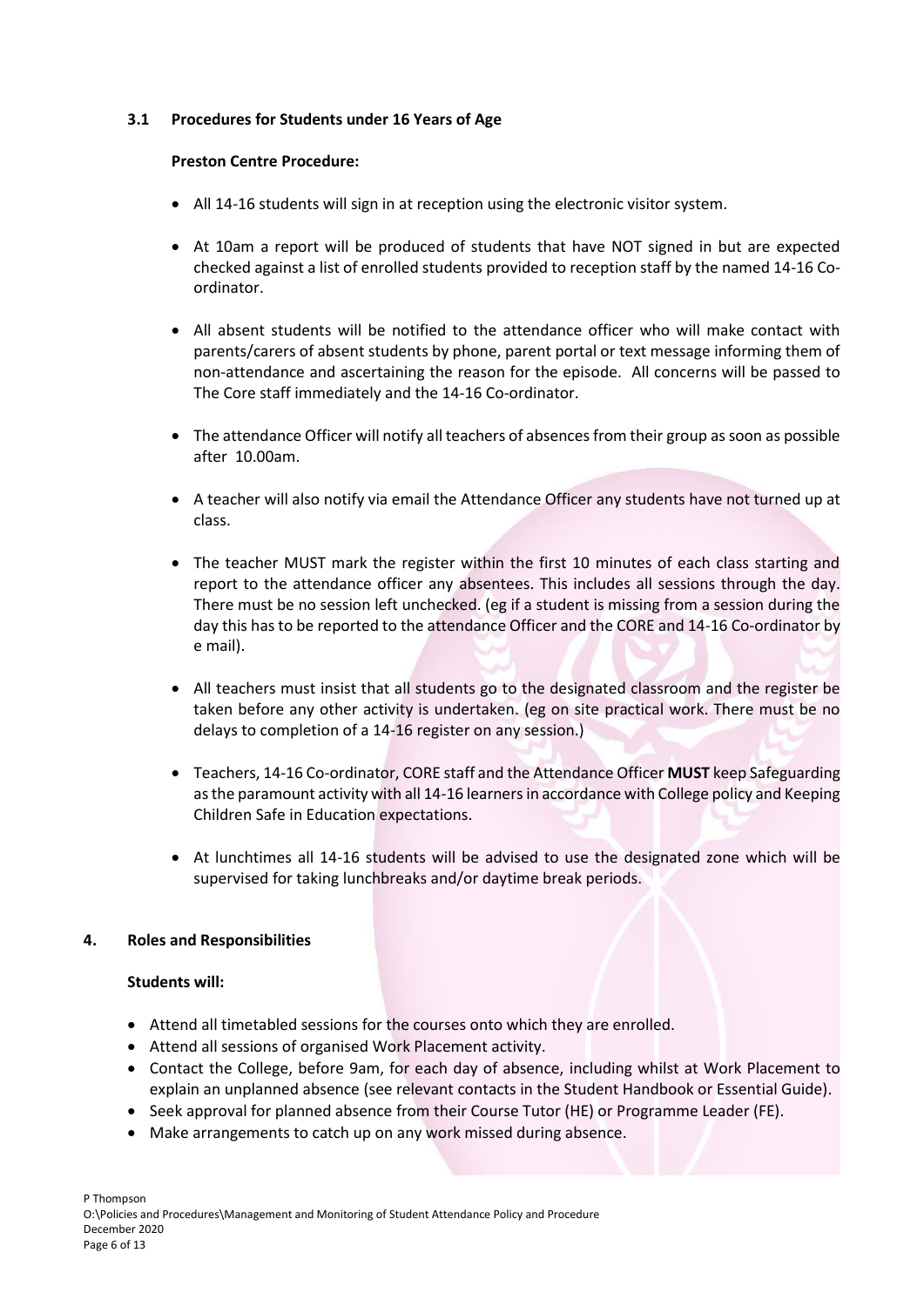# **Module Tutors, General Education teachers and Instructors will:**

- Start and finish sessions on time.
- Complete registers in a timely manner, defined as, when applicable this will be completed in a classroom situation at the start of the session.
- Inform the Course Tutor/Programme Leader if a student has been absent for sessions or where attendance is erratic or punctuality is an issue.
- Monitor and manage individual and group attendance and punctuality for their sessions.

# **Course Tutors/Programme Leaders will:**

- Advise students of attendance requirements during induction.
- Regularly monitor student attendance through student records on ProMonitor including the Key Performance Indicators in vocational and (where applicable) English and maths.
- Report concerns to the Assistant Head of Area in a timely manner and take appropriate actions to support improvement to attendance where there is cause for concern by the use if interventions such as action planning and increased parental involvement and support.
- Advise students of awarding body minimum attendance requirements, where they exist.
- Clearly identify attendance and punctuality as a key employability skill
- Record cases of persistent absence on the Student Support Register.
- Discuss student attendance at team meetings
- Inform Head/Assistant Head of Area regarding students who require further action following poor attendance, or who are to be withdrawn in accordance with the Withdrawals Policy and Procedure.
- In the case of under 18 year old ringing in sick, the Progress Coach will contact the parent to confirm the authenticity of the reported sickness. Where there is doubt about the authenticity, the absence will be reported to the CORE staff allocated to the department as a possible Safeguarding issue.

# **Progress Coaches will:**

- Monitor absence via eILPs and make contact with the student, their employer or parent/guardian where appropriate.
- Discuss poor attendance with students, provide or signpost to support and action plan as required.
- Support the student's return to College after a period of absence.

# **Heads of Area will:**

- Discuss student attendance at weekly team meetings and follow up poor attendance, where appropriate this includes absences from College and specific sessions, eg missing sessions in the morning or afternoon.
- Invite student to progress and/or disciplinary meetings regarding poor attendance, where appropriate.
- Monitor the volume register timeliness of completion in classes and address any non-compliance issues in a timely manner with staff.

# **Business Support Team (Preston Centre) will:**

• Take telephone calls from students reporting an absence and record the reason for the absence on the student's ProMonitor. This will generate an automated email to all tutors, including the Programme Leader listed on the student's individual timetable for that day and will populate a report of daily absences with the information.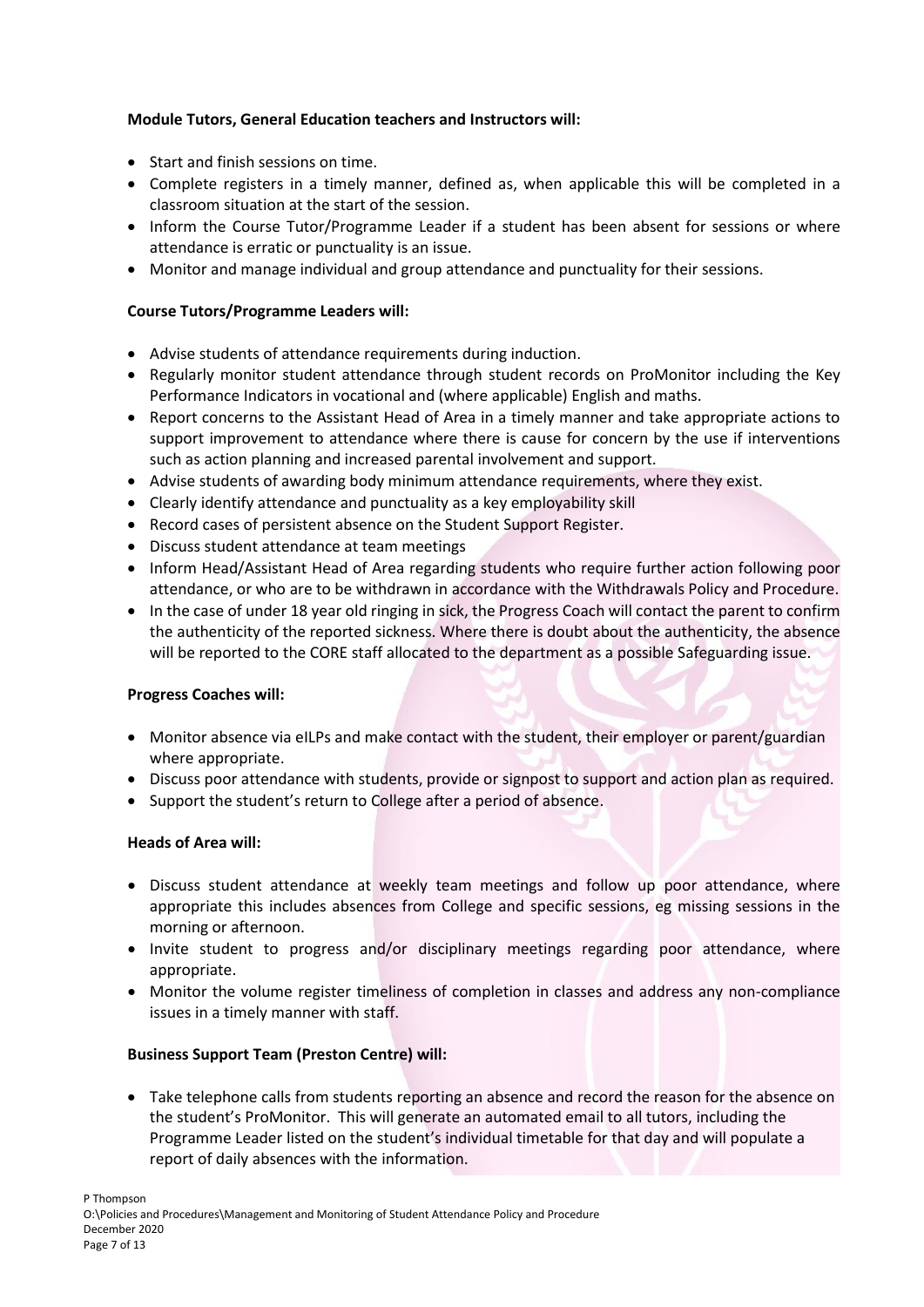Absences notified by parents using the parent portal will generate the same reporting pattern.

# **Attendance Co-ordinator (Preston Centre) will:**

- Monitor the student absence email account and record the reason for absence on the student's ProMonitor.
- Monitor students with unauthorised absence daily and make contact via email.
- Meet weekly with the Student Support and Welfare Team and ensure appropriate contact with students.
- Contact in person by telephone, students that have missed six or more sessions in a week.
- Produce the ProMonitor Resident Student Monitoring Report to inform Residential Support of Further Education resident students who have been marked as unauthorised on the registers.
- Produce monthly student attendance monitoring reports to Curriculum Managers Meeting.
- Produce a monthly report on cancelled classes to Quality of Education Strategy group for monitoring.
- Follow the special procedure for all 14-16 students.

# **5. Procedure (All Students)**

The College will investigate any unauthorised absence and/or poor attendance that a student incurs and will actively follow the three stages below where there is indication that a student is not engaging appropriately. The tone of correspondence and meetings with students must be supportive and clear with the aim of encouraging them to improve their attendance levels.

# **Stage One – Initial Indication and Preliminary Intervention**

Any unauthorised absence or attendance patterns which suggest that the student is falling below the minimum threshold (as defined by less than 95% continuous attendance) for the course or a specific module will be followed up sensitively with the student by the Student Attendance Co-Ordinator and the student will be asked to respond immediately.

# **Stage Two – Informal and Supportive Intervention with Personal Tutor/Programme Leader**

If the student fails to respond or their attendance remains unsatisfactory, the student will be referred to the student's Progress Coach who will attempt to make contact with the student and invite them to a tutorial meeting. This intervention will contain strengthened advice to the student that if they fail to respond/or do not make an improvement in their attendance, continuation in their studies is at risk. A formal targeted action plan to improve attendance and/or punctuality will be agreed.

# **Stage Three – Formal and Supportive Intervention**

If the student continues not to respond, or their attendance levels do not improve, the Head of Area will invite the student to a progress meeting. This intervention will contain a warning to the student that if they fail to respond/or do not make an improvement in their attendance, continuation in their studies is at risk. A formal targeted action plan to improve attendance and/or punctuality will be agreed.

# **Higher Education (Additional Information)**

For Higher Education students, it is accepted that different subject disciplines may require different attendance levels for learning activities. However, in line with the University Student Engagement and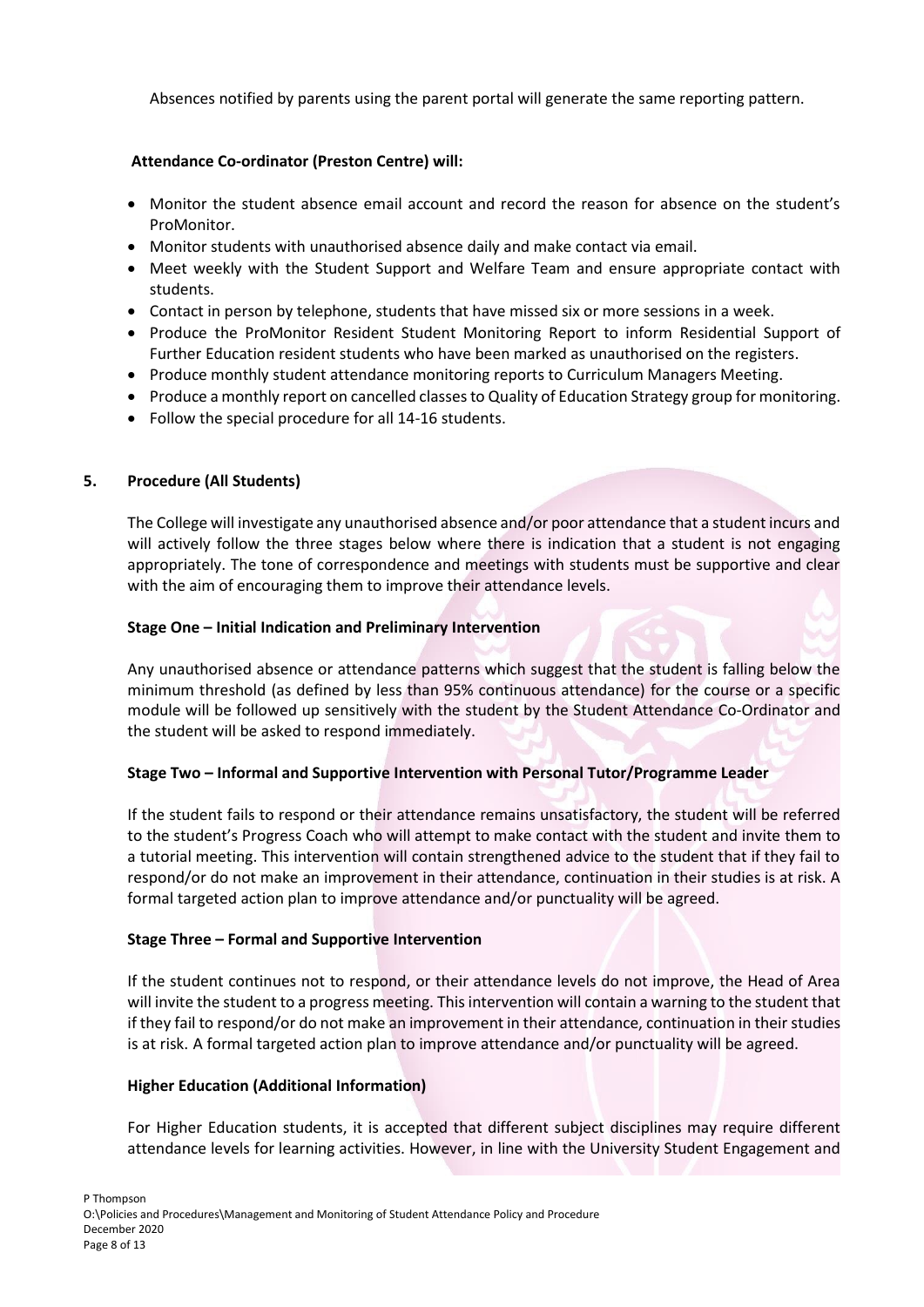Attendance Policy, all courses should expect at least 80% overall attendance levels by higher education students to give them the best opportunity of succeeding in their degree.

This indicative threshold will be referenced during monitoring of a student's overall engagement on their course, either in determining any supporting interventions that are appropriate, or in evaluating how far the student is meeting the academic requirements of the course. Failure to fulfil module/course attendance requirements may result in the student's academic progress being deemed unsatisfactory by the relevant Assessment Board.

Attendance requirements at module level for part time students are the same as for full time students studying the same modules. Monitoring of engagement of distance learning students should follow the same principles and be undertaken through monitoring of engagement with the learning materials on the VLE along with engagement and responses to other forms of communication.

In some instances, professional bodies may require specific attendance requirements as part of the professional body accreditation for the course. Any specific attendance requirements of this nature must be drawn to the attention of students by the relevant Curriculum Area through Course Handbooks and other student-facing course materials and in introductory talks and induction communications. Only where formally approved, will it be acceptable to introduce specific attendance requirements as part of formal module assessment criteria.

Where a student's attendance falls below the levels deemed acceptable for them to make satisfactory academic progress on their course, and in accordance with the University Academic Regulations, the Assessment Board may terminate studies. No other body may terminate a student's studies on the grounds of failing to make satisfactory academic progress on account of poor attendance. Any appeal by the student against such a decision by the Assessment Board may be submitted under the academic appeal procedures.

# **International students (Additional Information)**

International students studying under a Tier 4 visa must attend all timetabled sessions each week. Where an international student, who is studying under a Tier 4 visa, fails to attend satisfactorily, the College will terminate their studies, thereby withdrawing their immigration sponsorship and will report this to the UKVI. The student will then be required to leave the UK.

## **6. Centre Arrangements**

All informal meetings or phone calls with students concerning absence must be recorded in the ProMonitor using either the performance action plan or record of contact. Where tutors have concerns regarding a student's absence they should be recorded on the ProMonitor record and/or the Student Support Register.

## **Preston Centre (Higher and Further Education)**

- The daily Sickness will be recorded on ProMonitor will identify all absences reported by the parent portal, student absence telephone line or student absence email account.
- The weekly absence be recorded on ProMonitor and will identify all the students with unauthorised absence.
- Students with six or more missed sessions in a week will be reviewed jointly by the Student Support and Welfare Team and the Attendance Co-ordinator.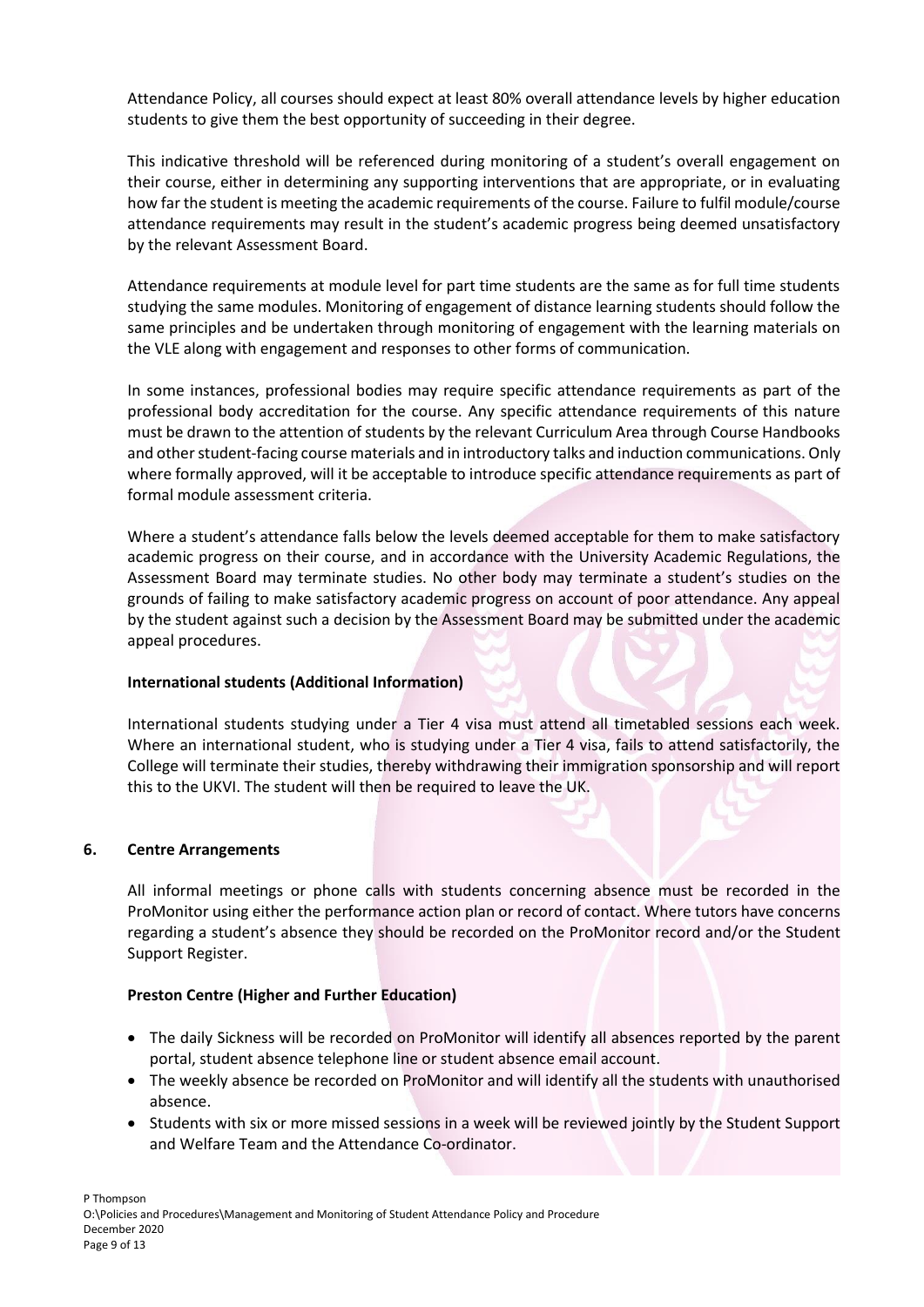- After reference to the Pro Monitor record and in consultation with Tutors, students (over 18) or the parent/guardian (under 18) will be contacted.
- The preferred method of contact is telephone but emails, text messages and letters can be issued to the students/parents/guardians where appropriate to determine and address the reason(s) for absence.
- The Attendance Co-ordinator will provide the Residential Support Team with a weekly attendance report giving details of Further Education resident students who have been marked as unauthorised on the registers in the previous week. The Residential Support Team will encourage students to be in good time for timetabled course sessions.

# **Witton Centre (Further Education)**

- The daily Sickness absence will be recorded on ProMonitor and will identify all absences reported by the parent portal, student absence telephone line or student absence email account.
- The Assistant Head of Centre and Centre Administrator/IAG Officer must be informed, by the Module Tutors of students who are absent for a timetabled session but are not identified on the Sickness Today Report.
- The Programme Leader or Assistant Head of Centre will then attempt to contact the student by telephone on the same day to establish the reason for the absence.
- The Assistant Head of Centre will check absences on ProMonitor on a daily basis to ensure all unauthorised students have been reported by the module tutors and followed up with recorded actions. Concerns must be entered on the ProMonitor
- Short term absences should be monitored by way of informal meetings or phone calls.
- In cases of repeated absences/no prior notification upon the student's return to college then formal meetings/tutorials are arranged with parental contact if absences are repetitive.
- Meetings with parents/guardians are arranged for under 18 students, if student absence is repetitive or where there are concerns.
- ProMonitor must be updated following any actions.

# **Lancashire County Cricket Club Centre (Further Education)**

- Short term absences are monitored by way of an informal meeting if it is a one-off occasion, or a formal tutorial (in the case of repeated absences/no prior notification) upon the student's return to College.
- Parental contact is sought if the absences are repetitive or following a pattern.
- A letter will be sent to the parents of under 18 students with repeated absence and meetings with parents will take place in the case of persistent absence.
- The ProMonitor must be updated following any actions.

# **Liverpool Centre (Further Education)**

- All students reporting absent to reception must be recorded by the Centre Administrator and Module Tutor and/or Programme Leader notified via email.
- Where the College has not been informed the tutor will work with their team to ensure that the student and parent / guardian (if under 18) is telephoned on the same day. The telephone calls will be made by the tutor or inclusive learning staff, but it is the responsibility of the tutor to ensure that this happens.
- When a student has been absent for one week an Attendance Postcard will be sent to the student. In some circumstances it may be appropriate to send an Attendance Postcard earlier, this is at the discretion of the tutor / Centre Administrator. This is recorded on the student ProMonitor record and/or the Student Support Register.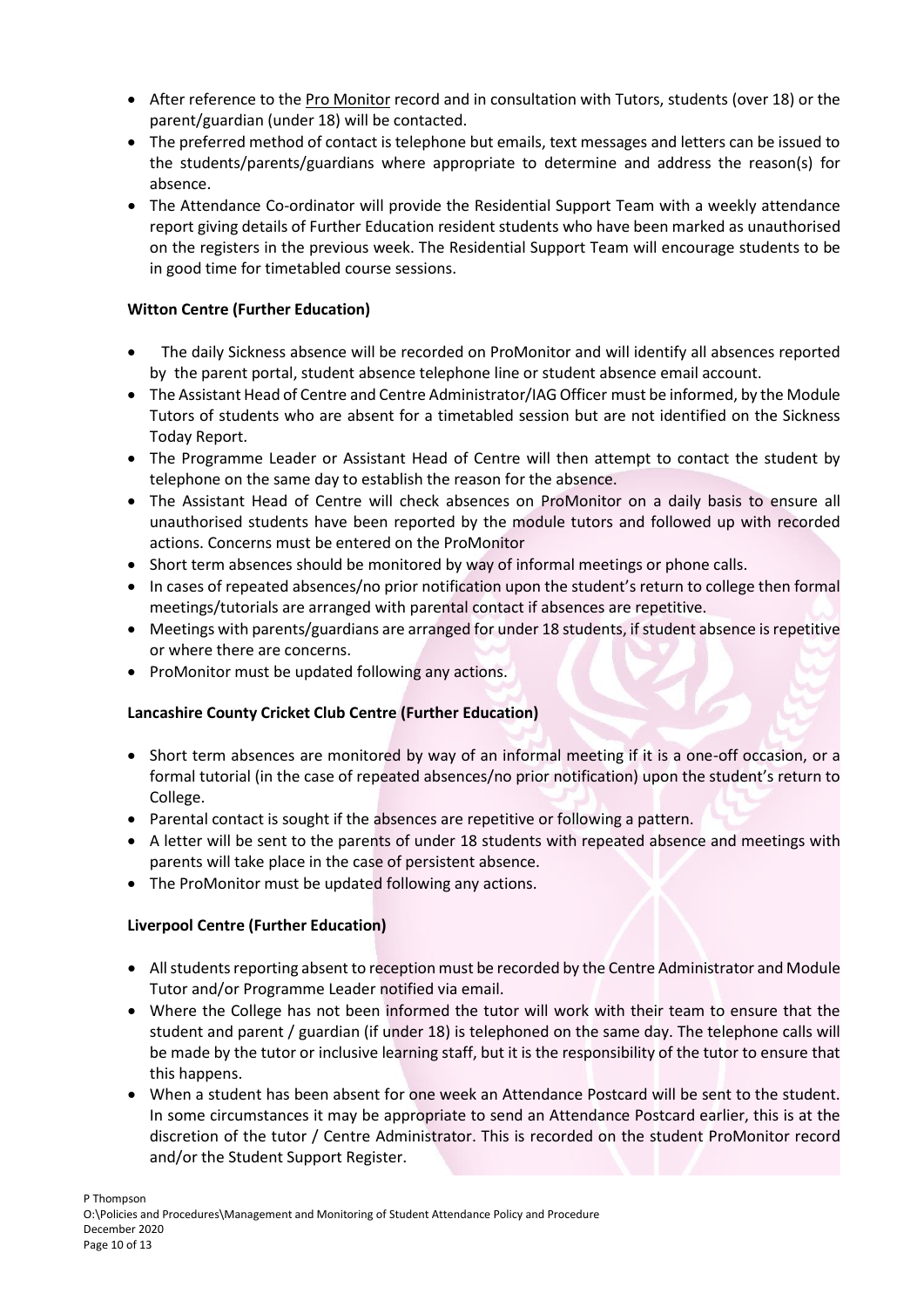- The weekly absence report will be accessible via ProMonitor and will identify all the students with unauthorised absence. All absences will be discussed at the weekly subject area meeting.
- If it is decided that an absence should be further followed up it will then be passed to the Student Welfare Officer who will then attempt to contact the student or parent/guardian for under 18 students. If telephone contact cannot be established then a letter will be issued raising the Colleges concerns and requesting the student/parent/guardian to ring us as soon as possible.
- If no contact is received a referral form is completed and forwarded to an external support agency for under 18 students. The organisation will complete a student home visit and report their findings back to the College. In some cases a Programme Leader will also complete home visits. Any information relating to the external support agency's contact with students is logged on the student's ProMonitor record. The external support agency also keep records of any contact.

# **Warrington Centre (Further Education)**

- All students reporting absence must be recorded by the Module Tutor and / or Programme Leader.
- Where the College has not been informed the tutor will work with their team to ensure that the student and parent / guardian (if under 18) is telephoned on the same day. The telephone calls will be made by the tutor or inclusive learning staff, but it is the responsibility of the tutor to ensure that this happens.
- The weekly absence report will be accessible via ProMonitor and will identify all the students with unauthorised absence.
- All absences will be discussed at the weekly subject area meeting.

## **7. Punctuality**

- Students who arrive to session more than ten minutes after the timetabled start time (without extenuating circumstances) will be recorded as 'late'.
- Tutors must set an example by ensuring they arrive five minutes early and must be prepared and ready to commence the session at the timetabled start time.

## **8. Attendance Reporting and Quality Assurance**

Attendance is a key function of student achievement**.** Student attendance must be considered at:

- Personal Tutorials
- Course Team meetings
- Further education Performance Boards
- PMM's (Performance Monitoring Meetings)
- Curriculum Team / Centre meetings

Performance statistics relating to retention, progress and achievement are generated from ILR data, which must be supported by acceptable evidence of delivery through accurate completion of registers.

Attendance must be a consideration in course, curriculum, and Centre/Team Course Reports and Self-Assessment Reports (SARs).

Reported attendance by curriculum team/centre/course will be considered within the PMM cycle. Reviews will also take place at assessment/performance boards.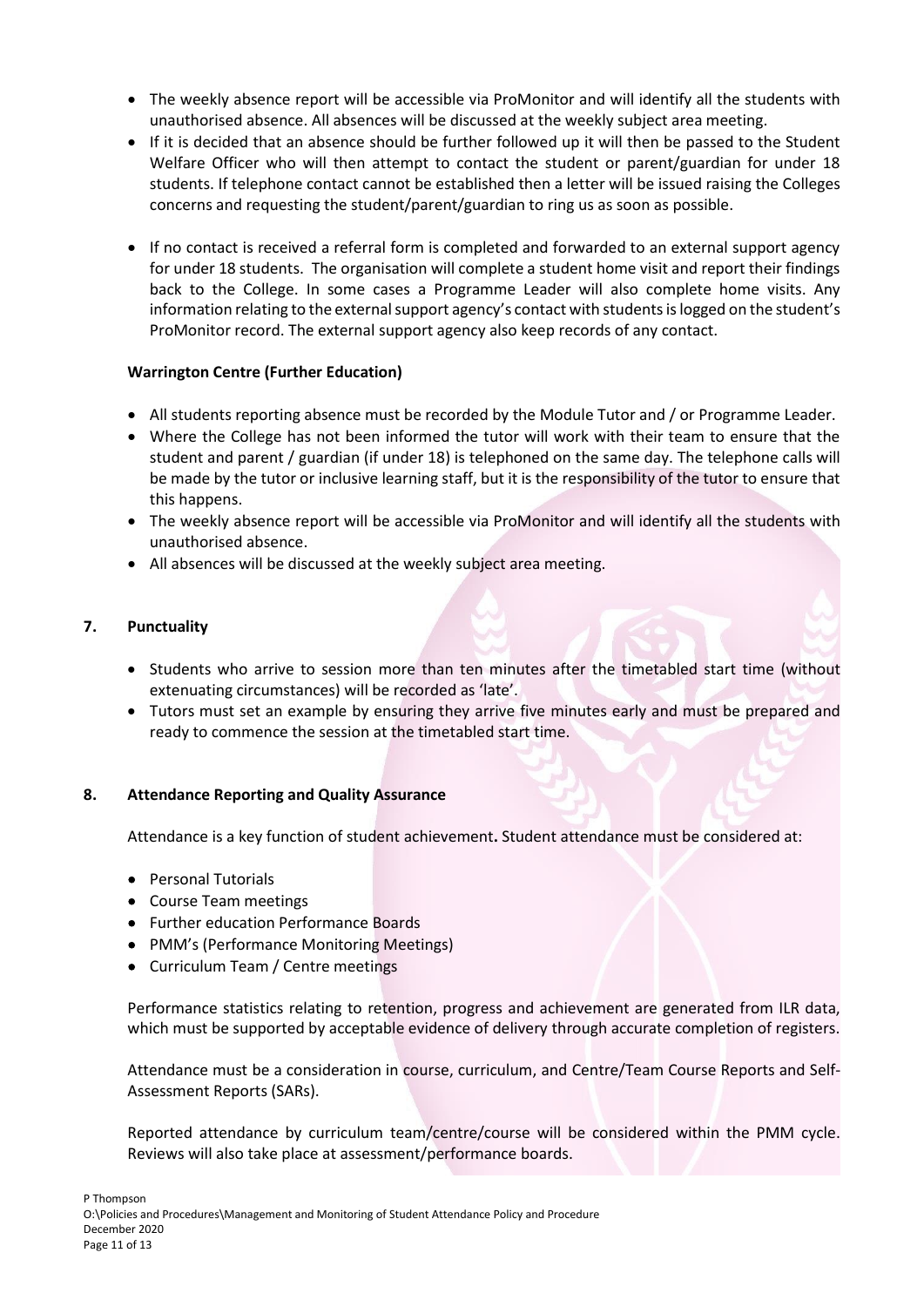Attendance reports will be submitted to the Quality and Standards Committee of the College Corporation.

# **Documents Associated with this Policy**

# **Internal Documents**

- Student Charter
- Withdrawal, Break in Learning and Transfer of FE, Apprentices and HE Students Policy and Procedure

## **External Documents:**

- QAA UK Quality Code for Higher Education
- UCLan Student Engagement and Attendance Policy